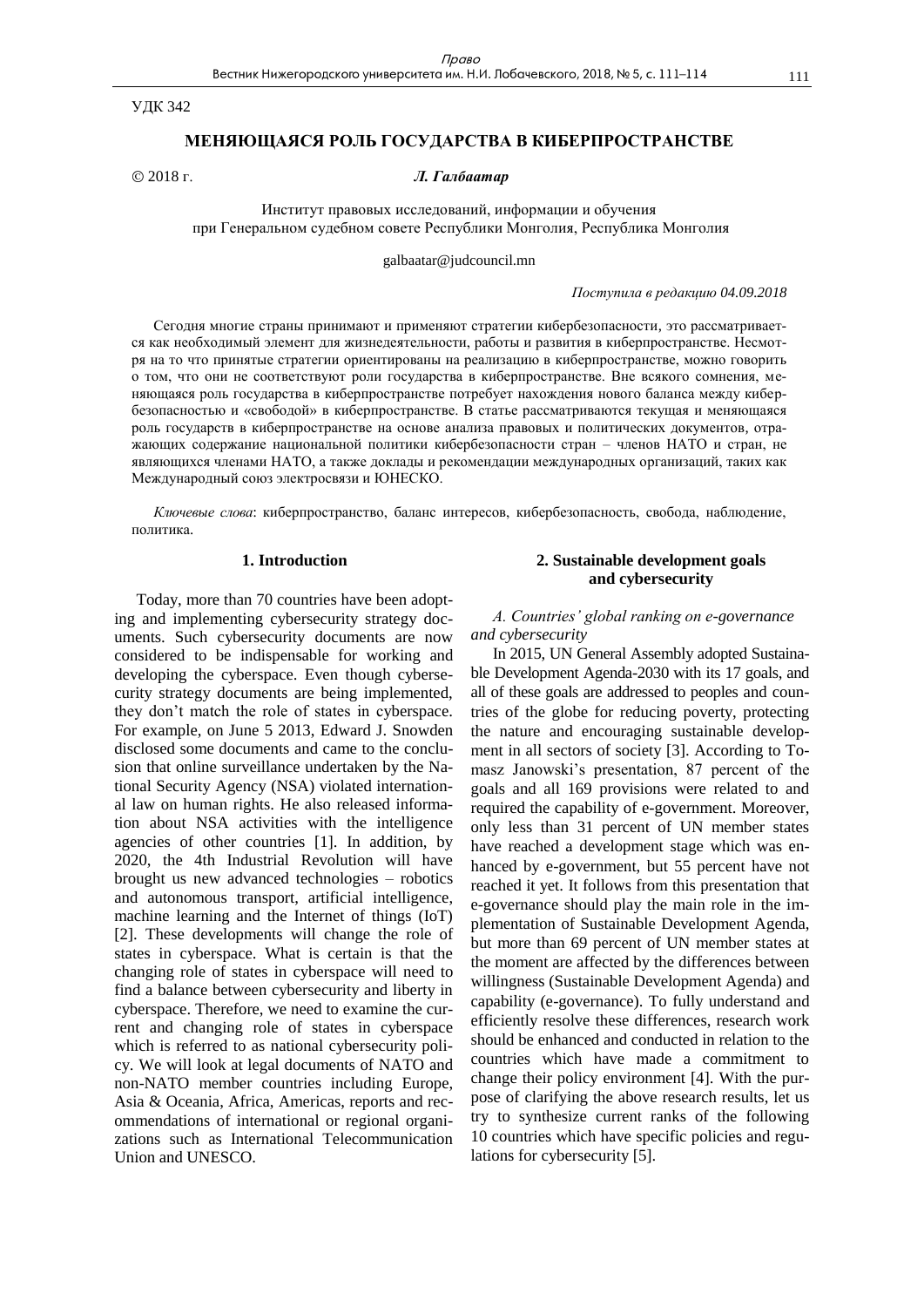### *Table I*

| Region        | Country   | Global Rank /E-Government     | Global Rank / Global Cybersecurity |
|---------------|-----------|-------------------------------|------------------------------------|
|               |           | Development Index 2017/18/[6] | Index $2017/$ [7]                  |
| Europe        | UK        |                               | 12                                 |
|               | Estonia   | 16                            |                                    |
|               | Russia    | 32                            | 10                                 |
|               | Australia |                               |                                    |
| Asia $&$      | China     | 65                            | 32                                 |
| Oceania       | India     | 96                            | 23                                 |
|               | R. Korea  | 3                             | 13                                 |
| Africa        | S. Africa | 68                            | 58                                 |
| Americas &    | USA       | 11                            |                                    |
| the Caribbean | Panama    | 85                            | 62                                 |

**Some countries' global rank on e-governance and cybersecurity**

 *Table II*

| SOME COUNTILES SECULITY AND HUCLEY IN CYDELSDACE   |                           |                |                     |                        |  |  |
|----------------------------------------------------|---------------------------|----------------|---------------------|------------------------|--|--|
| Tiers/Country                                      | Estonia                   | Russia         | India               |                        |  |  |
| Cybersecurity index tiers-2017 [7]                 | Leading                   | Leading        | Maturing            |                        |  |  |
|                                                    | Obstacles to access       | 0/25           | 11/25               | 12/25                  |  |  |
| Liberty in cyberspace-2017 $[8, 9]$                | Limits on contents        | 3/35           | 23/35               | 9/35                   |  |  |
|                                                    | Violations of user rights | 3/40           | 32/40               | 20/40                  |  |  |
|                                                    | Overall score             | $6/100$ (free) | $66/100$ (not free) | $41/100$ (partly free) |  |  |
| Balance between security and liberty in cyberspace | <b>Balanced</b>           | Not balanced   | Not balanced        |                        |  |  |

Table I shows that E-Government Development Index is irrelative of Cybersecurity Index on this comparative rating information of 10 countries, and one could conclude easily that ensuring cybersecurity has no direct correlation with the strengthening of e-governance. In other words, it seems that e-governance could not be a guarantee of cybersecurity, and the strengthening of cybersecurity could not help in all situations of e-governance. Therefore, strong capability of both e-governance and cybersecurity of such countries is currently an imperative need.

# **3. Balancing between cybersecurity and human rights in cyberspace**

#### *А. Security and liberty in cyberspace*

This section will discuss how a country's duties with regard to cybersecurity could be changed and what type of changes will be needed in the future. For the purpose of clarification, it might be useful to analyze, as examples, the rating data of three countries, which have specific policies and regulations on cybersecurity.

The data of Table II is sourced from a report of the recognized international organization and a comparison is made of selected indicators regarding the cybersecurity and cyber liberty index in the three countries in 2016. This comparison proves that ensuring cybersecurity could be balanced with human rights in cyberspace, but some countries impose restrictions and violate human rights under the pretext of ensuring cybersecurity. Therefore, a country's obligations for cybersecurity need to be

changed to avoid improper prohibitions or restriction of human rights and to provide a balance in cyber space.

#### *В. Principles for governing the cyberspace*

The previous part has mentioned the types of duties that should be addressed to the country in the cyberspace and how these duties have changed during the recent years. Moreover, it would be important to define or state the principles/rules which apply during the implementation of duties in cyberspace by countries. The UNESCO's study encompasses 52 declarations, guidelines, and frameworks from various international actors, as well as the documents dealing with internet governance principles. Here, these 52 documents can be summarized as follows according to their geographic origins:

28 documents stem from global institutions (or from several jointly acting regional institutions),

• 11 documents are based on regional initiatives,

• 13 documents have been developed by different bodies of civil society [10].

The following 10 documents out of 52 were connected to countries' duties in the cyberspace:

1. International Mechanisms for Promoting Freedom of Expression (2005);

2. Recommendation on the Promotion and Use of Multilingualism and Universal Access to Cyberspace (2003);

3. Madrid Privacy Declaration (2009);

4. Code of Good Practice on Information, Participation and Transparency in Internet Governance (2010);

5. Joint Declaration on Freedom of Expression and the Internet (2011);

6. Declaration of Internet Freedom (2012);

**Some countries' security and liberty in cyberspace**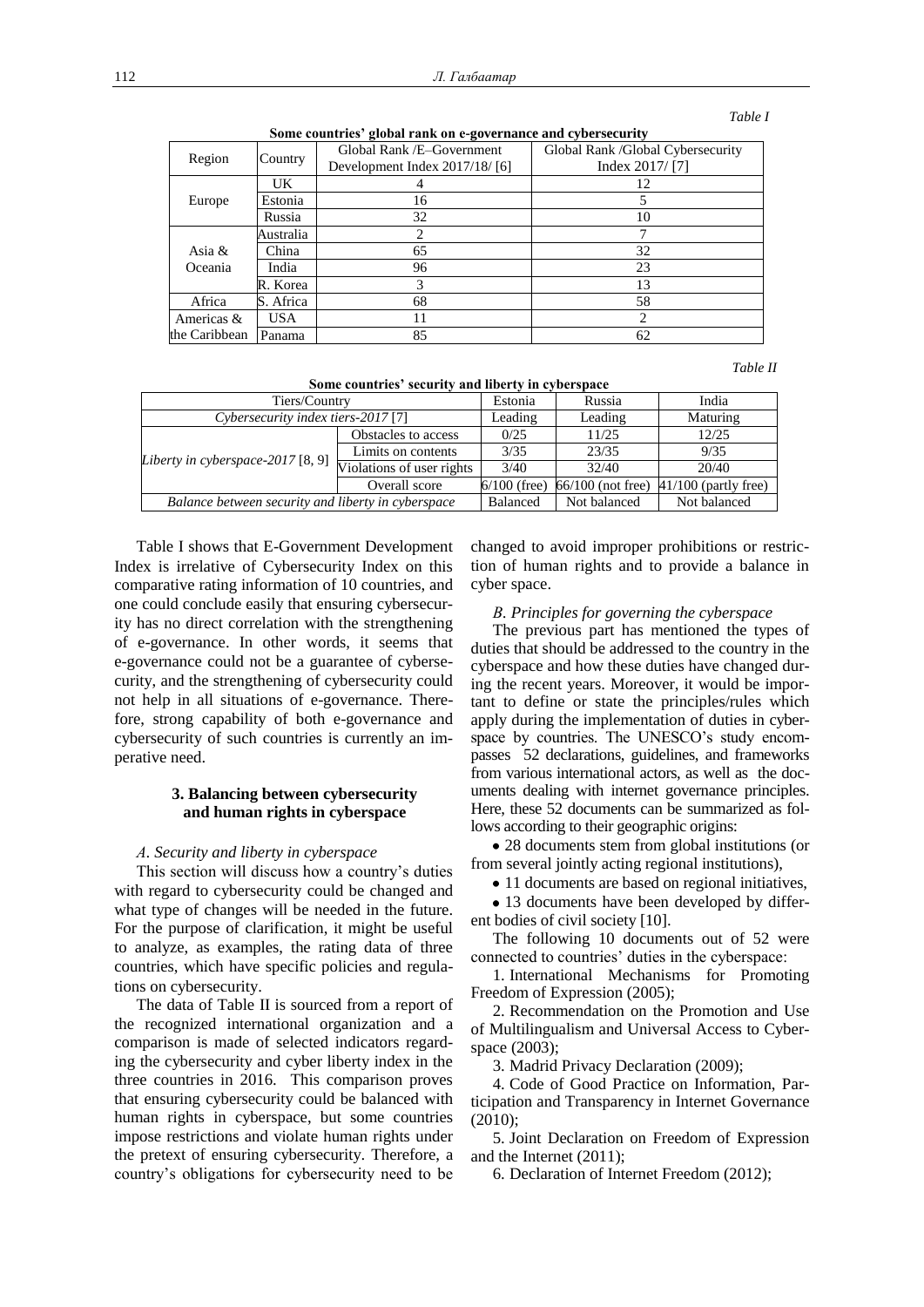|  | Table III<br>- - - - - - - - |
|--|------------------------------|
|--|------------------------------|

| $\overline{ }$<br>$\overline{ }$ |                                                   |                                                               |  |  |
|----------------------------------|---------------------------------------------------|---------------------------------------------------------------|--|--|
| Principles                       | Documents mentioning the aspect<br>(out of $52$ ) | Documents addressing the aspect in more<br>detail (out of 52) |  |  |
| Access                           | 50                                                | 22                                                            |  |  |
| <b>Openness</b>                  | 34                                                | 17                                                            |  |  |
| Freedom of Expression            | 41                                                | 21                                                            |  |  |
| Privacy                          | 36                                                | 14                                                            |  |  |
| Multi-stakeholder Part.          | 39                                                | 19                                                            |  |  |
| Ethics                           | 19                                                | 11                                                            |  |  |
| Gender Equality                  | 18                                                | 8                                                             |  |  |
| Sustainable Development          | 24                                                | 6                                                             |  |  |
| <b>Cultural Diversity</b>        | 20                                                | 8                                                             |  |  |
| Science                          | 6                                                 | 6                                                             |  |  |
| Education                        | 24                                                | 13                                                            |  |  |
| Accountability                   | 28                                                | ာ                                                             |  |  |

**Principles for governing the cyberspace**

7. Internet Governance – Council of Europe Strategy 2012–2015 (2012);

8. Promotion, Protection and Enjoyment of Human Rights on the Internet (2012);

9. Right to Privacy in the Digital Age (2013);

10. Recommendation on a Guide to Human Rights for Internet Users (2014).

Table III shows the 12 most popular principles of international cyber governance declarations, guidelines and frameworks (52 documents). Based on these experiences, each country should include provisions about the principles of access, freedom of expression, multi-stakeholder participation, privacy, and openness in its own regulations and activities in relation to cyberspace. This would ensure sustainable conditions for complete implementation of its functions in current cyberspace.

#### **Conclusions**

Most countries have stated their own commitments and responsibilities with regard to cyberspace in the national policy and regulations, but cyberspace is changing rapidly in multiple ways. Typically, these changes are related to the balance between ensuring cybersecurity and protection of human rights. Based on the compared results on E-Governance and Cybersecurity Indexes of the selected 10 countries, states should implement their duties of a balanced and sustainable development of both aspects at the same time. Furthermore, the duties of the states with regard to cybersecurity are changing in view of the need to implement the measures aimed at avoiding illegal restrictions and violation of human rights and ensuring the balanced state activities in cyberspace. In addition, states need to pay more attention to these changing duties and must adopt and implement internationally recognized principles of cyberspace regulation.

#### *Список литературы*

1. David P. Fidler. 2015. The Snowden Reader. Indiana University Press. ISBN 978-0-253-01738-3.

2. Alex Gray. The 10 skills you need to thrive in the Fourth Industrial Revolution. World Economic Forum. 19 Jan 2016. <https://www.weforum.org/agenda/2016/01/> the-10-skills-you-need-to-thrive-in-the-fourth-industrialrevolution/

3. Sustainable Development Goals. United Nations. http://www.un.org/sustainabledevelopment/sustainabledevelopment-goals/

4. Tomasz Janowski. 2017. ICEGOV 2017 Keynote Lecture 4 by. March 9, 2017. [https://www.youtube.](https://www.youtube/) com/watch?v=UeMydYZ4EOc&list=PLvQecBSGPKvk 0-ZgIYAmL7itQhu7XaXNB&index=5

5. Cyber Security Strategy Documents. 2017. NATO Cooperative Cyber Defence Centre of Excellence. [https://ccdcoe.org/cyber-security-strategy-documents.](https://ccdcoe.org/cyber-security-strategy-documents) html

6. United Nations e-Government Survey 2018. United Nations. https://publicadministration.un.org/egov kb/Portals/egovkb/Documents/un/2018-Survey/E-Gov ernment%20Survey%202018\_FINAL%20for%20web. pdf

7. Global Cybersecurity Index. International Telecommunication Union (ITU), 2017. https://www. itu.int/dms\_pub/itu-d/opb/str/D-STR-GCI.01-2017-R1- PDF-E.pdf

8. Freedom on the Net 2016. Freedom house, 2017. https://freedomhouse.org/report/freedom-net/freedomnet-2016

9. Freedom on the Net 2017. Freedom house, 2018. https://freedomhouse.org/report/freedom-net/freedomnet-2017

10. UNESCO Principles for Governing the Internet /A comparative Analysis. UNESCO Series on Internet Freedom, 2015.